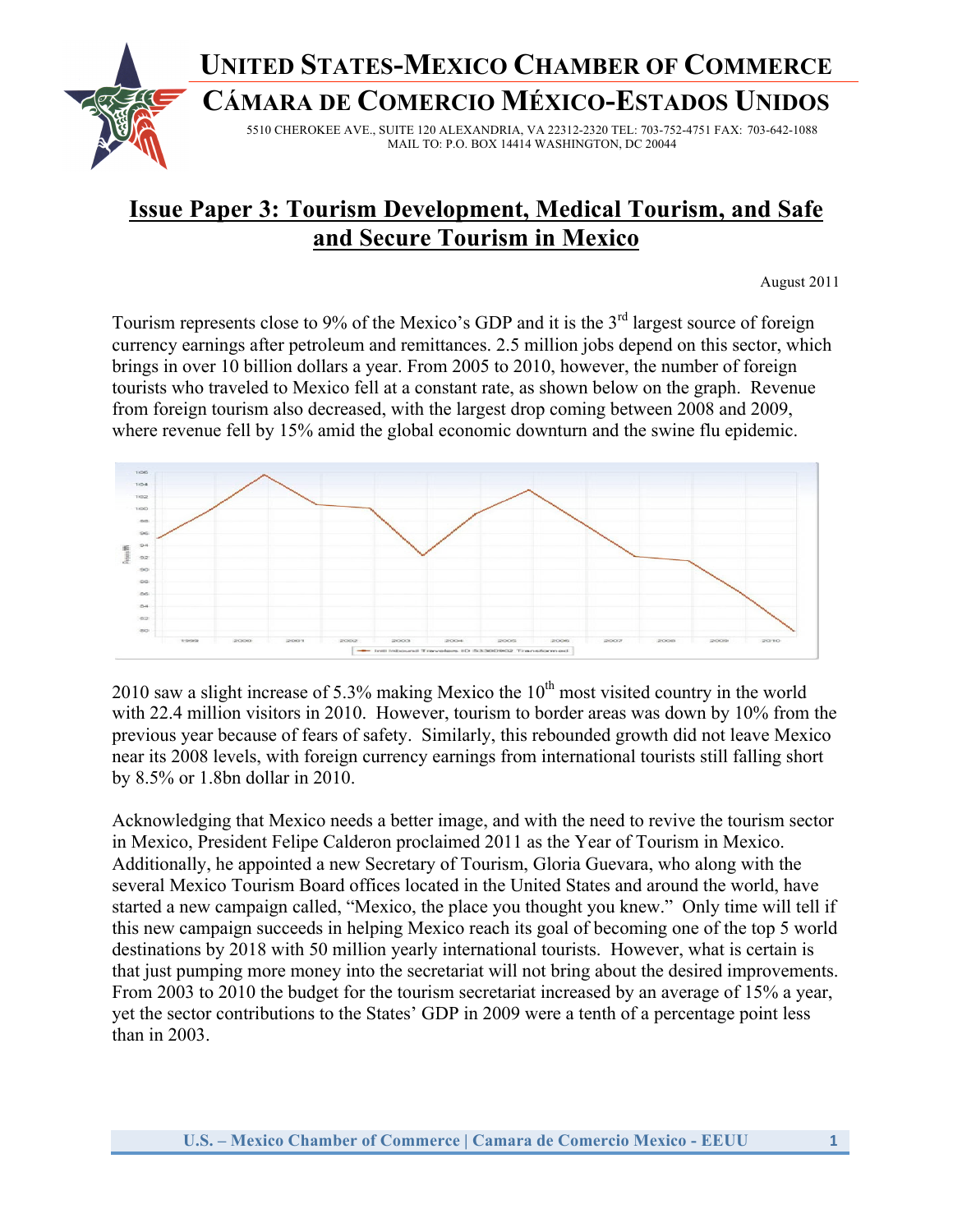#### **Mexico Tourism 2011:**

According to a July 2011 study prepared for the Mexican Chamber of Deputies, international tourism revenues during the critical January-March high season dropped from \$3.66 billion in 2010 to \$3.32 billion in 2011. The study reported that spending from border tourists plunged by \$453.7 million during the January-May time frame, probably explaining why visitors entering Mexico hit a 20-year low during the first five months of 2011. A separate study by Banamex-Citigroup confirmed the downward dollar trend, reporting that between January and May of this year international tourism earned Mexico about \$5.3 billion in earning, which was 5.9 percent less than the amount netted during the same time frame of 2010. Contributing to the fall in dollar earnings was the 1.1% drop in registered aerial arrivals in the first six months of 2011 compared to the same period in 2010. Additionally, the cancellation of cruise ship visits to Mazatlan, Puerto Vallarta and Acapulco by the Carnival and Royal Caribbean lines since last year has added to this decline.

On the positive side, Mexico has seen a 40.9% increase in Brazilian tourists, a 58.1% increase from Russia and 32.8% increase from China, according to Mexico's tourism ministry. This increase is in large part thanks to new programs that were created by the Mexican government to incentivize tourism from these countries. They include allowing holders of U.S. visas to enter Mexico, opening up the possibility of tourists to the United States extending their trips south of the border, allowing visitors from certain countries to gain travel permission on the internet with no need for a visa, and finally allowing visa's to be obtained through a travel agent, erasing the need for trips to embassies.

### **Tourism Development and Opportunities for Growth:**

Tourism doesn't necessarily have to come from abroad. Domestic tourism plays a big role in Mexico, making up 80% of the total activity with 161 million domestic tourists visiting sites across the country in 2010. As per capita income in Mexico increases, this number will grow at an even greater rate than that of foreign tourists. This is especially true when taking into consideration that the safety perception barrier that keeps many foreigners out, is less prominent among domestic tourists. Similarly, with the introduction of several new low cost domestic airlines, Mexicans who had never before stepped on an airplane, are now able to travel to almost anywhere in the country and an affordable rate.

One of the sectors where Mexican tourism growth has the greatest potential is in the Medical tourism industry. Medical tourism is the term used to describe the growing practice of traveling outside of your place of residence to receive a specialized surgery or medical attention at a reduced rate. While the most common procedure include heart, orthopedic, dental, and cosmetic surgeries, medical tourism encompasses every type of health care, including psychiatry, alternative treatments, convalescent care and even burial services are available. Similarly, medical tourism is a great option for patients that will undergo long-term treatments for illnesses such as cancer, as they can get the attention and services they need at a fraction of the price.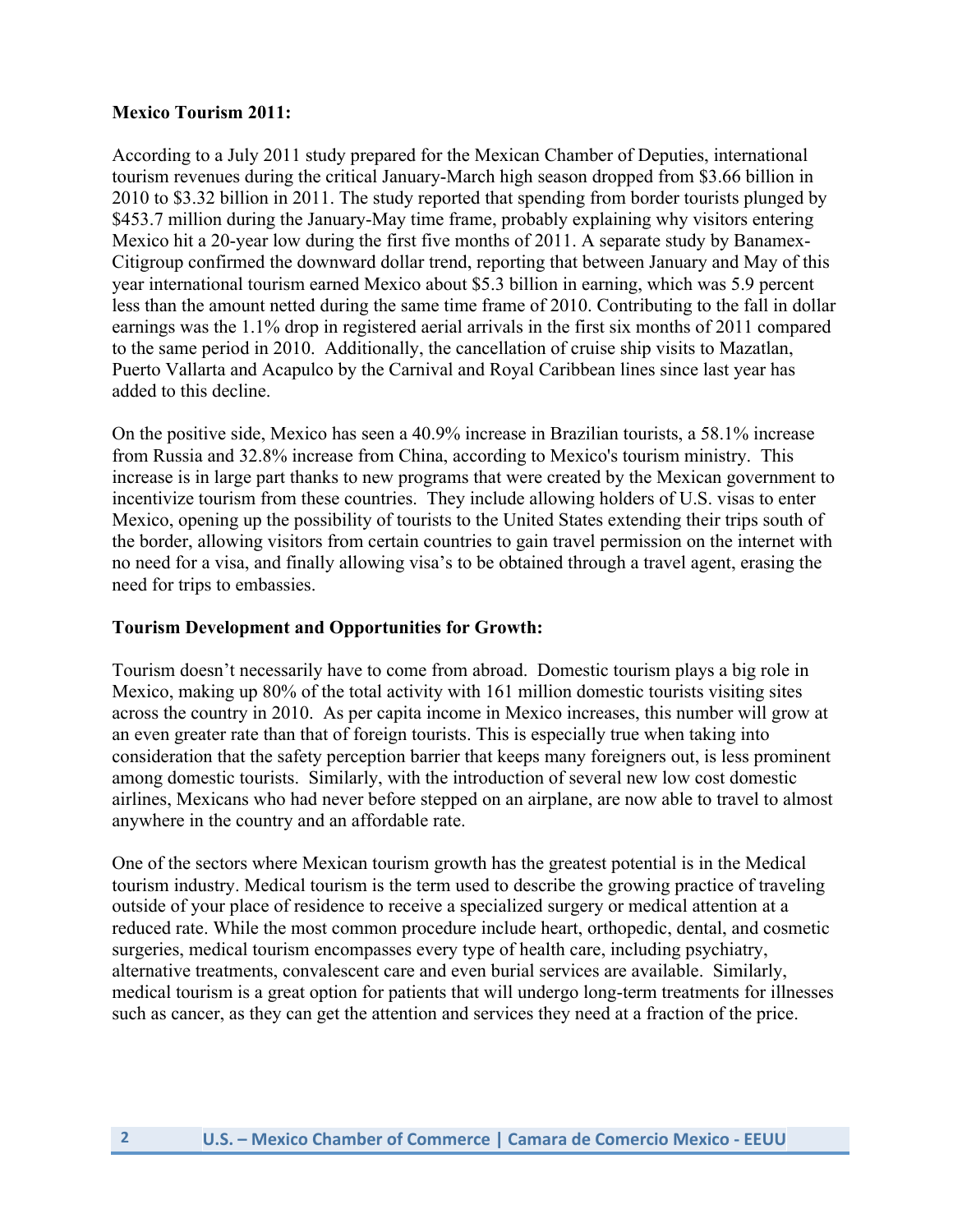### **Medical Tourism:**

There are many factors that have led to the increasing popularity of medical travel including, the high cost of health care, long wait times for certain procedures, the ease and affordability of international travel, and improvements in both technology and standards of care in many countries. However, cost seems to play the most important role in the occurrence of medical tourism, as many surgery procedures performed overseas cost a fraction of the price they do in Western Countries. Below is comparison of different procedures and their costs in each country.

| Procedure                          | <b>USA</b> | <b>Mexico</b> | India     | Thailand | <b>Singapore</b> | Costa Rica | <b>Korea</b> | South Africa |
|------------------------------------|------------|---------------|-----------|----------|------------------|------------|--------------|--------------|
| <b>Heart Bypass</b>                | \$130,000  | \$40,000      | \$9,300   | \$11,000 | \$16,500         | \$24,000   | \$34,150     | NA.          |
| Heart Valve<br>Replacement         | \$160,000  | \$30,000      | \$9,000   | \$10,000 | \$12,500         | \$15,000   | \$29,500     | <b>NA</b>    |
| Angioplasty                        | \$57,000   | \$5,000       | \$7,500   | \$13,000 | \$11,200         | \$9,000    | \$19,600     | NA           |
| Hip Replacement                    | \$43,000   | \$15,000      | \$7,100   | \$12,000 | \$9,200          | \$12,000   | \$11,400     | NA           |
| Hysterectomy                       | \$20,000   | \$6,000       | \$6,000   | \$4,500  | \$6,000          | \$4,000    | \$12,700     | NA           |
| Knee Replacement                   | \$40,000   | \$35,000      | \$8,500   | \$10,000 | \$11,100         | \$11,000   | \$24,100     | NA           |
| <b>DENTAL</b><br><b>PROCEDURES</b> |            |               |           |          |                  |            |              |              |
| Implants                           | \$2,400    | \$1,500       | <b>NA</b> | \$1,600  | <b>NA</b>        | \$1,650    | NA           | \$2,000      |
| Dentures                           | \$1,600    | \$1,000       | NA        | \$900    | <b>NA</b>        | \$1,100    | NA           | \$1,700      |
| Crowns                             | \$800      | \$375         | NA        | \$270    | <b>NA</b>        | \$400      | <b>NA</b>    | \$800        |
| Porcelain Veneers                  | \$800      | \$120         | <b>NA</b> | \$240    | <b>NA</b>        | \$160      | <b>NA</b>    | \$300        |
| Inlays and Onlays                  | \$420      | \$220         | <b>NA</b> | \$300    | NA               | \$240      | <b>NA</b>    | \$320        |
| Surgical extractions               | \$260      | \$120         | <b>NA</b> | \$120    | <b>NA</b>        | \$120      | <b>NA</b>    | \$250        |
| Root Canals                        | \$750      | \$260         | NA        | \$110    | NA               | \$280      | NA           | \$400        |

With so much growth in this industry, maintaining health care standards has been one of the greatest challenges. International healthcare accreditations, such as the Joint Commission International (JCI), Trent International and Accreditation Canada, are playing a major role in reassuring patients that they are receiving quality care when they pick a hospital or medical center abroad.

Insurance companies are also realizing the cost saving possibilities that medical tourism can bring and are slowly jumping on board. Blue Cross took the lead in medical off shoring when its Companion Global Healthcare subsidiary formed a partnership, with Bumrungrad Hospital of Thailand in 2008. Since then, they signed similar pacts with the Parkway Group Healthcare, owner of three hospitals in Singapore, and with hospitals in Turkey, Ireland, and Costa Rica. Three members of India's Apollo Hospitals Group are also joining the network. As an incentive, insurance companies can offer to waive all deductibles and co-pays, offer to cover travel costs for the patient and family members, even throw in a cash incentive, and still save tens of thousands of dollars. Closer to home, Blue Shield, Health Net and Aetna all offer plans to California companies whose employees want to cross the border into Mexico for health care. Health Net and Aetna contract with the Mexican health insurance company SIMNSA for their HMO plan. Coverage however, is generally restricted to providers in Mexican border cities.

Mexico, with its substantially lower procedure costs as noted in the chart above, and its proximity to the United Stated, is a great option for both patients and insurance companies. There are currently only 8 JCI accredited hospitals in all of Mexico the majority of which are based in the northern states. These hospitals and other similar, but non-accredited institutions and clinics, service over a million U.S. residents each year, who cross over to Mexico for procedures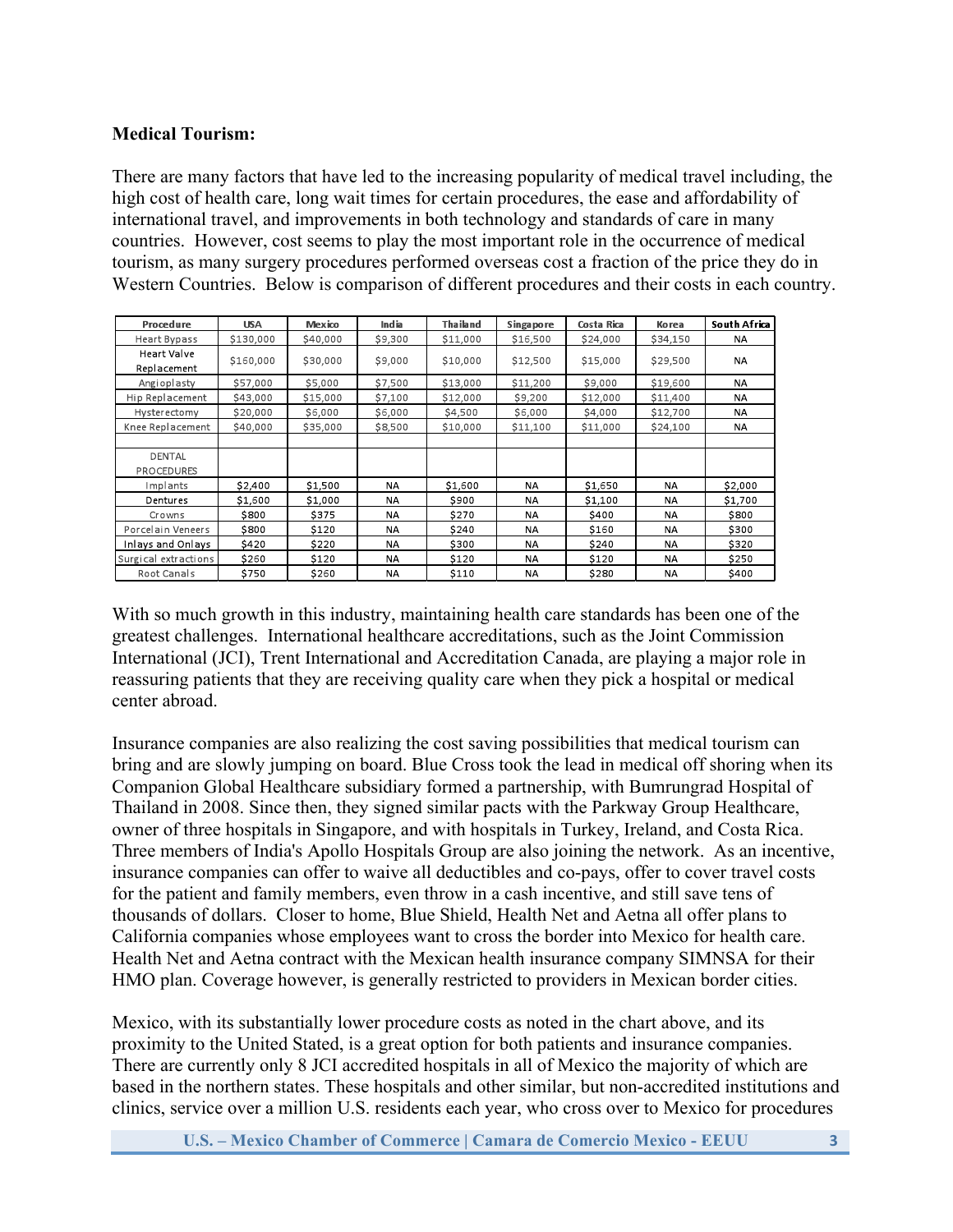ranging from dental to heart surgery. While in the past, the majority of these people have been recent immigrants to the U.S. and Mexican-Americans, with the economic crisis taking its toll, more and more people are crossing the border for these services. Just in Tijuana, Baja California alone, where there currently is no JCI accredited hospital, about 250,000 people a month cross the border for health products and medical services. Unfortunately, the northern states are also where the bulk of the drug violence is occurring, thus keeping this industry from growing to its full potential.

Another form of medical tourism is retirement and assisted living communities. While the goal is to house retirees at least for half of the year, if not full time, the fact that the money paying for their living is coming from abroad still makes this a form of tourism and one that should be heavily developed.

## **Retirement and Assisted Living Communities:**

The 2010 U.S. Census projects that the number of U.S. retirees will soar from 40 million to nearly 90 million by 2050. Already, 5 million American retirees live abroad, of whom 2.2 million are in the Western Hemisphere -- mostly in Mexico, the Dominican Republic and Brazil. Another 1.5 million live in Europe and 850,000 in Asia. Just in the Western Countries alone there are 220 million baby boomers that will need major medical and/or retirement attention by 2015. By choosing to retire in Mexico, retirees can receive the same attention and have the same amenities they would in their home countries, at a fraction of the price. As a result, these services would become more accessible to a larger portion of the population.

A poll conducted among potential buyers or tenants of retirement communities abroad found that the top two priorities for deciding on a retirement community were security and proximity to a top-notch hospital or medical facility. Mexico has a very strong record when it comes to securing tourist facilities, especially for foreigners. The violence that is so widely portrayed in the news is regional, affecting mostly the northern Border States and not the sunny seaside cities and towns where retirement communities would ideally be located. This is not to underestimate the negative effect that the perception of Mexico as a dangerous country have had and will continue to have on people's decision making process, but this is a problem that can be ameliorated through a strong public relations campaign. More on this subject discussed below.

The lack of certified medical facilities geared towards this industry, poses the greatest challenge for the development of this market. Five of the eight accredited hospitals are located in the northern states and the other three are in Mexico City and Guadalajara, nowhere near resort towns. Therefore in order to attract more retirees and propel this industry, public and/or private investments in medical infrastructure in resort towns will have to be made.

### **Tourism Investments:**

Private sector investments, including 17.15% from foreign investors, helped develop 869 projects in 2010, compared to 500 projects the previous year. The United States, Spain, and Canada were the top three investor countries in tourism-related projects. Beach destinations received \$1.6 billion USD in investments, the Central Region received \$950.31 million, the Northern Region received \$570.29 million, and the Mayan Region received \$397.68 million.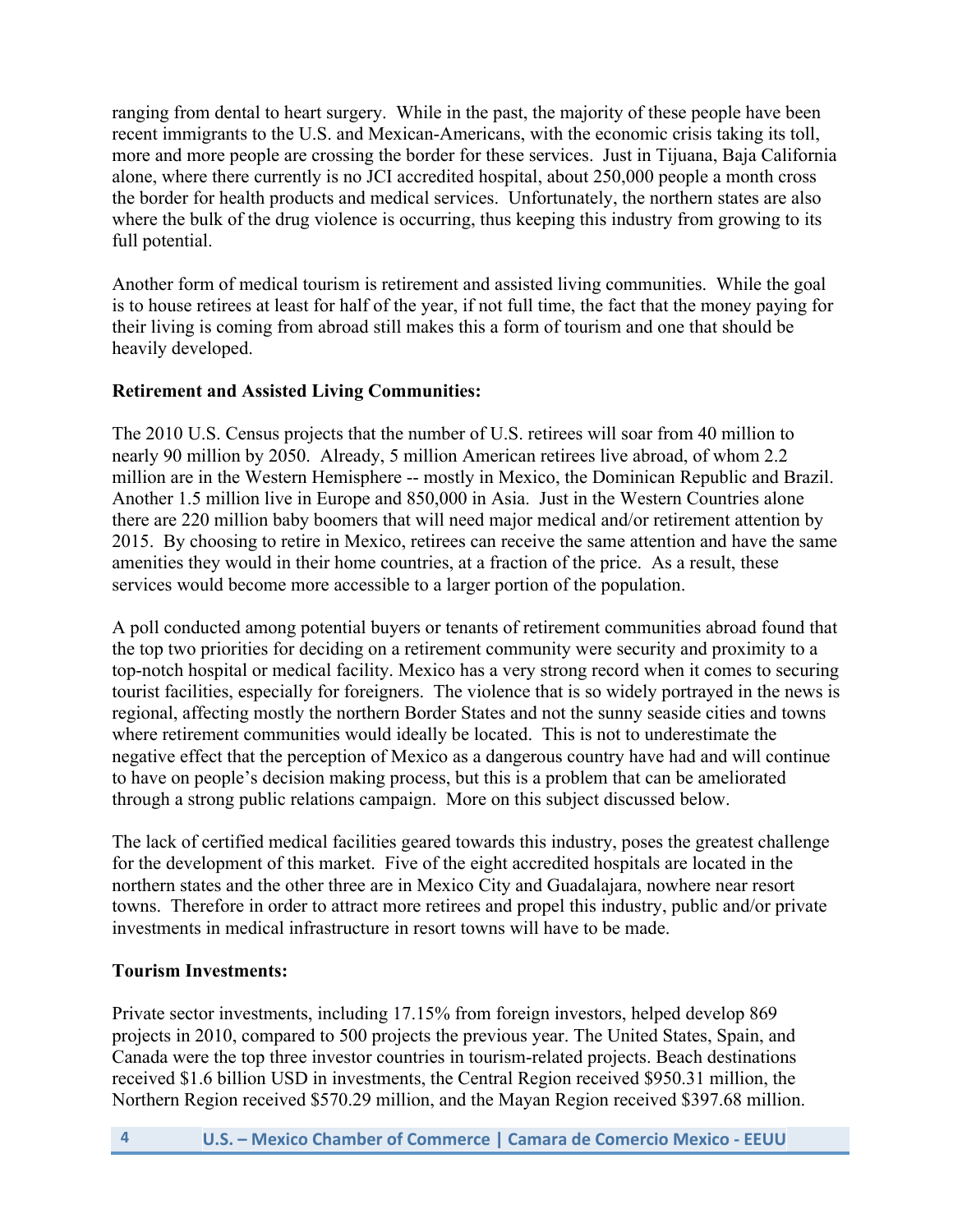Private investment in tourism projects rose 127% to \$903 million in the first three months of 2011 versus the same period in 2010. Mexico City was the top destination for tourism-related funds, receiving \$196 million, followed by the Pacific coast state of Nayarit, with \$164 million and the central state of San Luis Potosi, with \$101 million.

One of the leading drivers in tourism investment is FONATUR, which in Spanish stands for the National Fund for Tourism Development Projects. Since its creation 35 years ago, FONATUR has contributed significantly to strengthening the nation's tourism industry through its development and operation of several "Fully Planned Resorts", including those located in Cancun, Los Cabos, Ixtapa, Huatulco and Loreto, as well as a new location, Teacapan in the State of Nayarit. Today, these resorts are home to 40% of the country's five-star hotels, host 46% of the foreign tourists that stay overnight in Mexico, and represent 54% of the foreign revenue generated in Mexico from tourism. Total, FONATUR has invested over 2.6 billion dollars in these projects. These investments, however, are minimal when compared to the amount of private investments that have they have generated. In Cancun for instance, for every dollar that FONATUR put in, there has been 19 dollars invested by the private sector.

#### **Safe and Secure Tourism:**

In April of this year, the State Department issues an updated travel advisory on Mexico. This new warning is a step in the right direction, speaking of the violence as region specific and not targeting tourists or touristic areas. However, the overall picture it paints of Mexico is still one that makes foreign tourists think twice before planning their trip to the country. Similarly, isolated incidents such as assaults and robberies in touristic locations, which happen in every part of the world, have been grouped with the regional violence. Tour operators and especially cruise ships are reducing their trips and port calls to Mexico because of what they call the security threat in Mexico. Sadly, these decisions are being made based more on skewed news and media reports, than on actual facts. In 2008 the number of assassinations per 100,000 inhabitants in 4 of Mexico's top beach destinations were .0010 in Cancun, .0030 in Huatulco, .0010 in Ixtapa, and .0000 in Los Cabos. In Miami, a popular beach tourism destination, this number was .08.

Mexico must follow in the steps of countries like Brazil, which has a higher murder rate per capita than Mexico, yet perceptions of violence there are much lower. The media and its reporting of Mexico, will play a key role in transforming Mexico's image. Regardless of media coverage, however, the violence is still very much a reality in certain parts of the country and it will keep driving people away until it is eradicated. As mentioned above, the North of the country, which shares a 2 thousand mile long border with the richest country in the world, has the most touristic growth potential. Apart from the day visits by residents of the Border States, there is great opportunity for an increase in retirement and assisted living communities near the border, especially in Baja California. Unfortunately, the border region is also where the greatest violence is occurring; therefore, it is unlikely to see this sector grow too much in that region until the security situation improves.